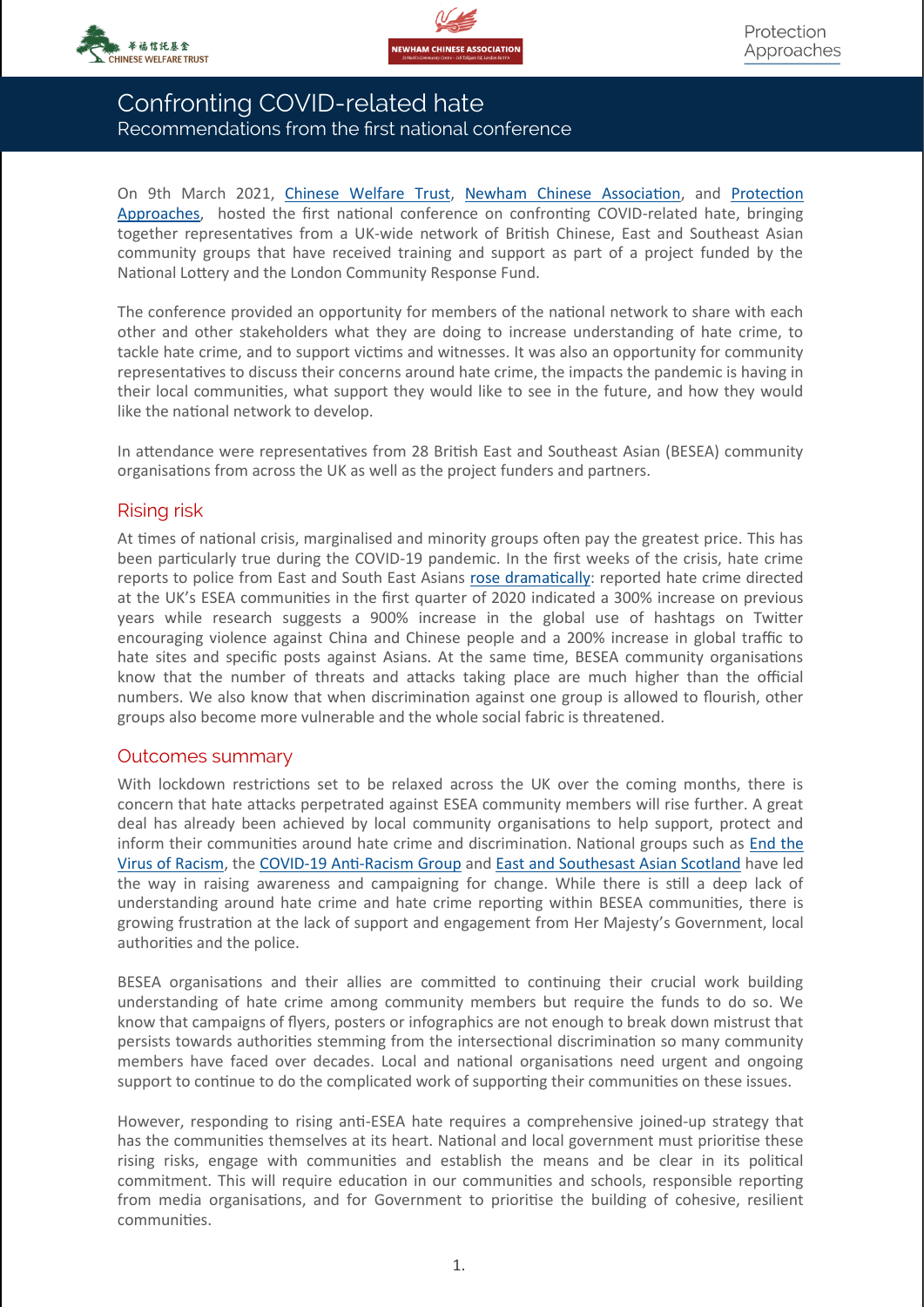## Recommendations

#### **1. Create quick-release, easy-access grants for ESEA organisations:**

BESEA community organisations are trusted local experts best placed to reach the most isolated and vulnerable in their communities. However, this largely untapped resource of community resilience faces fundamental barriers to access even the modest resources they need to transform spontaneous responses to COVID-related hate into sustainable and safe solutions. The lack of funding also creates a reliance on overworked and stressed volunteers and goodwill which privileges those more able to give their time and divests local organisations of the modest funds they need – and deserve – to carry out their important activities. A BESEA community fund where small community-led organisations (under £500,000 annual turnover) could access small pots of money in a short period of time through a simple application processes would transform community-led capacity to support victims of hate crime and bridge community divisions.

### **2. Fund a national organisation to record, measure and support victims of anti-ESEA hate incidents:**

There is currently no national organisation or project funded by Government specifically to record and measure anti-ESEA hate incidents, while offering support and advice to victims and BESEA communities. Organisations and projects such as Tell MAMA – a project supporting Muslim communities on issues related to hate crime and recording anti-Muslim hate incidents, and the Community Security Trust (CST) an organisation doing similar work around Antisemitic hate, have shown just how vital such programmes are in tackling hate targeted against specific communities. Led by and for their community these focussed support and reporting services are able to spend the time and resource necessary to build trust among community members for hate crime reporting, offer support and advice online and over the phone in languages appropriate to community members, provide services to those in areas where there are no community organisations or other visible networks, build awareness among community members on hate crime, and act as a mouthpiece for community members on these issues. Both Tell MAMA and CST receive funding for their vital work from Her Majesty's Government. Working with ESEA led organisations, particularly national organisations confronting anti-ESEA hate, funding an independent organisation or project supporting BESEA communities is an urgent and vital step that could be made immediately by the Ministry for Housing, Communities and Local Government.

### **3. Provide training to local authorities, and police officers, to better support victims of hate crime and their communities:**

As lockdowns across the UK are starting to ease, BESEA communities warn against a likely spike in hate crime, and urge authorities to be prepared. Many local authorities do not possess the knowledge to support ESEA victims of hate crimes, their families and communities effectively. This is compounded by the distrust many community members hold towards local authorities, and particularly the police, especially those with uncertain or undocumented status. These factors widen the disconnect between local authorities, the police, and BESEA communities resulting in the underreporting of hate crimes. This means victims of hate crime do not get the support and justice they deserve, and local authorities are misinformed about the scale of identity-based violence in their communities. Improved training of police and other frontline service providers, co -designed and delivered in partnership with BESEA community organisations and other affected communities, will strengthen trust, empower people to report, and foster a better understanding of the breadth, depth and complexity of hate crime. Local authorities will then be better placed to provide the necessary resources and recourse to victims of hate crime, their families and communities.